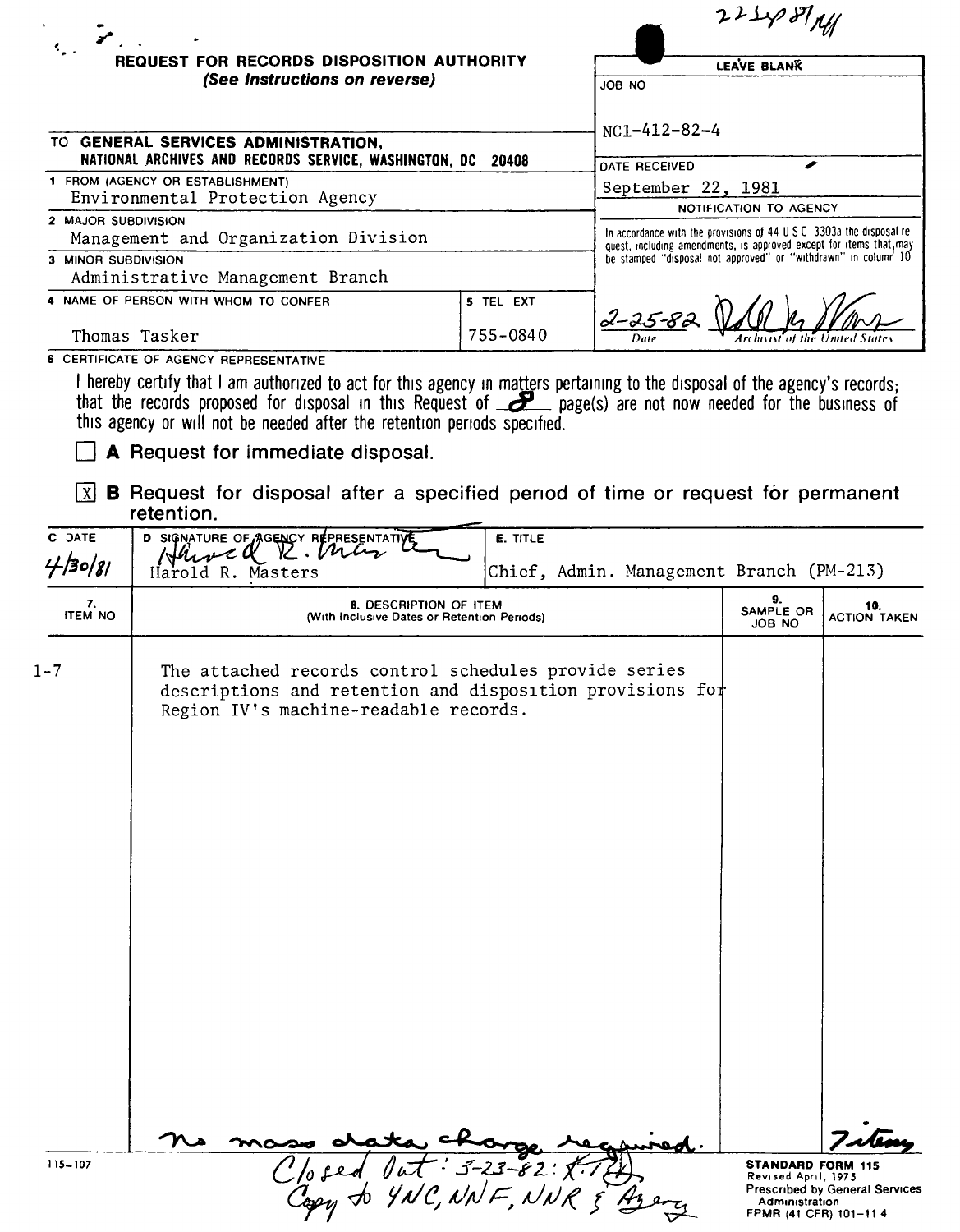|                   | TITLE OF SCHEDULE                                                                                                                                                                                                                                                                                                                                                                 | COVERAGE OF SCHEDULE                                                                                                                                                                                                                                    |  |
|-------------------|-----------------------------------------------------------------------------------------------------------------------------------------------------------------------------------------------------------------------------------------------------------------------------------------------------------------------------------------------------------------------------------|---------------------------------------------------------------------------------------------------------------------------------------------------------------------------------------------------------------------------------------------------------|--|
| $\frac{176M}{NQ}$ | NAME AND DESCRIPTION OF RECORDIFILE                                                                                                                                                                                                                                                                                                                                               | RETENTION PERIOD AND DISPOSITION                                                                                                                                                                                                                        |  |
| $\mathbf{I}$      | Carolina Inventory. PURPOSE - The Carolina Inventory is used for<br>providing data management capability to general facility data<br>used in the NPDES permits program, 208 planning activities,<br>wastewater treatment operations and maintenance program.<br>SCOPE - It contains an inventory of all municipal and non/municipal<br>pollution discharges in states of NC & SC. | Retention: Retain 15 years after completion<br>of survey.<br>Disposition: Break file upon completion or<br>termination. Store tapes at Data Center<br>Tape Library for 3 years, then transfer to<br>the FRC. Keep in FRC for 12 years, then<br>destroy. |  |
|                   |                                                                                                                                                                                                                                                                                                                                                                                   |                                                                                                                                                                                                                                                         |  |
|                   |                                                                                                                                                                                                                                                                                                                                                                                   |                                                                                                                                                                                                                                                         |  |
|                   |                                                                                                                                                                                                                                                                                                                                                                                   |                                                                                                                                                                                                                                                         |  |
|                   |                                                                                                                                                                                                                                                                                                                                                                                   |                                                                                                                                                                                                                                                         |  |
|                   |                                                                                                                                                                                                                                                                                                                                                                                   |                                                                                                                                                                                                                                                         |  |
|                   |                                                                                                                                                                                                                                                                                                                                                                                   |                                                                                                                                                                                                                                                         |  |

 $\tilde{\phantom{a}}$ 

 $\mathbf{u}^{(i)}$ 

 $\mathcal{A}^{\mathcal{A}}$  and  $\mathcal{A}^{\mathcal{A}}$ 

 $\sigma_{\rm c} \sim 10$ 

 $\sim 3\%$ 

 $\sim$  40  $\sigma$ 

 $\sim$   $\sim$ 

 $\langle \rangle$ 

 $\frac{1}{\sqrt{2}}$ 

 $\hat{\boldsymbol{\theta}}$ 

 $\frac{1}{\sqrt{2}}$ 

 $\frac{1}{2}$ 

 $\sim$   $\sim$ 

 $\sim$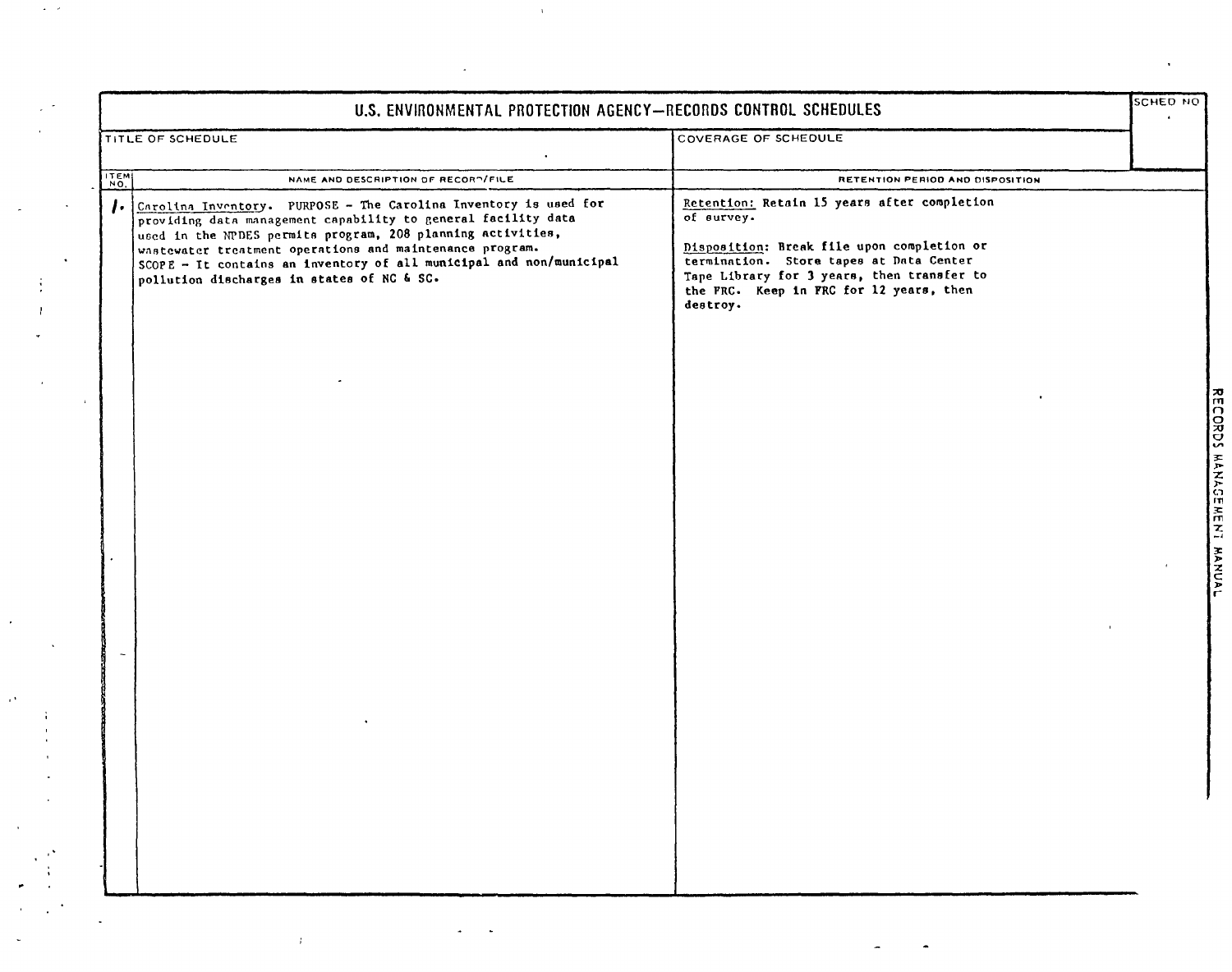|               | U.S. ENVIRONMENTAL PROTECTION AGENCY-RECORDS CONTROL SCHEDULES                                                                                                                                                                                                                                                                                                                                                                                                                                                                                                                                                   |                                                                                                                                                                                                                                                   | Isched No              |
|---------------|------------------------------------------------------------------------------------------------------------------------------------------------------------------------------------------------------------------------------------------------------------------------------------------------------------------------------------------------------------------------------------------------------------------------------------------------------------------------------------------------------------------------------------------------------------------------------------------------------------------|---------------------------------------------------------------------------------------------------------------------------------------------------------------------------------------------------------------------------------------------------|------------------------|
|               | TITLE OF SCHEDULE                                                                                                                                                                                                                                                                                                                                                                                                                                                                                                                                                                                                | COVERAGE OF SCHEDULE                                                                                                                                                                                                                              |                        |
| $\frac{1}{N}$ | NAME AND DESCRIPTION OF RECORD/FILE                                                                                                                                                                                                                                                                                                                                                                                                                                                                                                                                                                              | RETENTION PERIOD AND DISPOSITION                                                                                                                                                                                                                  |                        |
| 1.            | Compliance Data Syntem. PURPOSE - The system is used to assist EPA<br>In carrying out its air enforcement and surveillance programs.<br>It is used mainly to track the completion of the actions for<br>major sources of primary air pollutants. SCOPE - Throughout the<br>nation, there are 250,000 stationary sources of significant air<br>pollution, each discharging 25 or more tons of pollutants per year<br>into the air. The air enforcement is focusing on the 20,000 major<br>sources (each emitting over 100 tons of pollutants per year) that<br>account for 80% to 85% of all pollutant emissions. | Retention: Retain 5 years after completion<br>of project.<br>Disposition: Break file upon completion or<br>termination. Store tapes at Data Center<br>Tape Library for 2 years then transfer to<br>FRC. Keep in FRC for 3 years, then<br>destroy. | RECORDS WANGENT MANDAL |
|               |                                                                                                                                                                                                                                                                                                                                                                                                                                                                                                                                                                                                                  |                                                                                                                                                                                                                                                   |                        |

 $\,$   $\,$  $\frac{1}{2}$ 

 $\bar{\rm t}$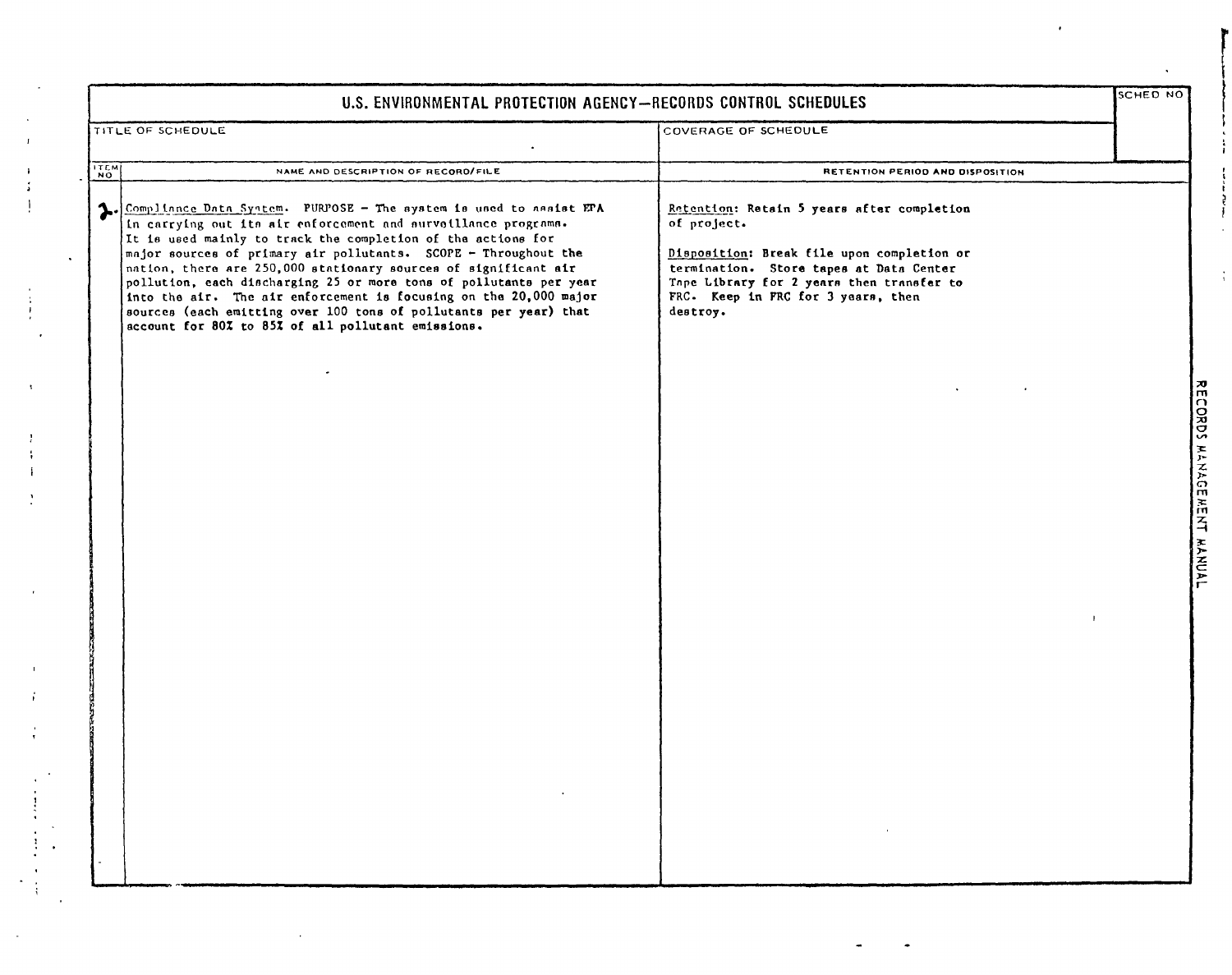|                                             | U.S. ENVIRONMENTAL PROTECTION AGENCY-RECORDS CONTROL SCHEDULES                                                                                                                                                                                                                                                                                                                                                                                                           |                                                                                                                                                                                                                                                | SCHED.NO                  |
|---------------------------------------------|--------------------------------------------------------------------------------------------------------------------------------------------------------------------------------------------------------------------------------------------------------------------------------------------------------------------------------------------------------------------------------------------------------------------------------------------------------------------------|------------------------------------------------------------------------------------------------------------------------------------------------------------------------------------------------------------------------------------------------|---------------------------|
|                                             | <b>TITLE OF SCHEDULE</b>                                                                                                                                                                                                                                                                                                                                                                                                                                                 | COVERAGE OF SCHEDULE<br>$\bullet$                                                                                                                                                                                                              |                           |
| $\begin{bmatrix} 1 \\ 2 \\ 0 \end{bmatrix}$ | NAME AND DESCRIPTION OF RECORD/FILE                                                                                                                                                                                                                                                                                                                                                                                                                                      | RETENTION PERIOD AND DISPOSITION                                                                                                                                                                                                               |                           |
| 4                                           | Fuel Inspection System. PURPOSE - The system is used to collect,<br>analyze, and report unleaded gasoline data obtained from service<br>station equipment inspected in the eight states of the southenst<br>region to determine compliance with the unleaded fuel regulations.<br>SCOPE - Data base contains information from various fuel companies<br>which is used as a tracking system for the types and quality of<br>gasoline utilized in the southeastern region. | Retention: Retain 5 years after completion<br>of project.<br>Disposition: Break file upon completion or<br>termination. Store tapes at Data Center<br>Tape Library for 2 years then transfer to<br>FRC. Keep in FRC for 3 years, then destroy. | RECORDS MANAGEMENT HANDAL |
|                                             |                                                                                                                                                                                                                                                                                                                                                                                                                                                                          |                                                                                                                                                                                                                                                |                           |

 $\omega$ 

 $\Lambda$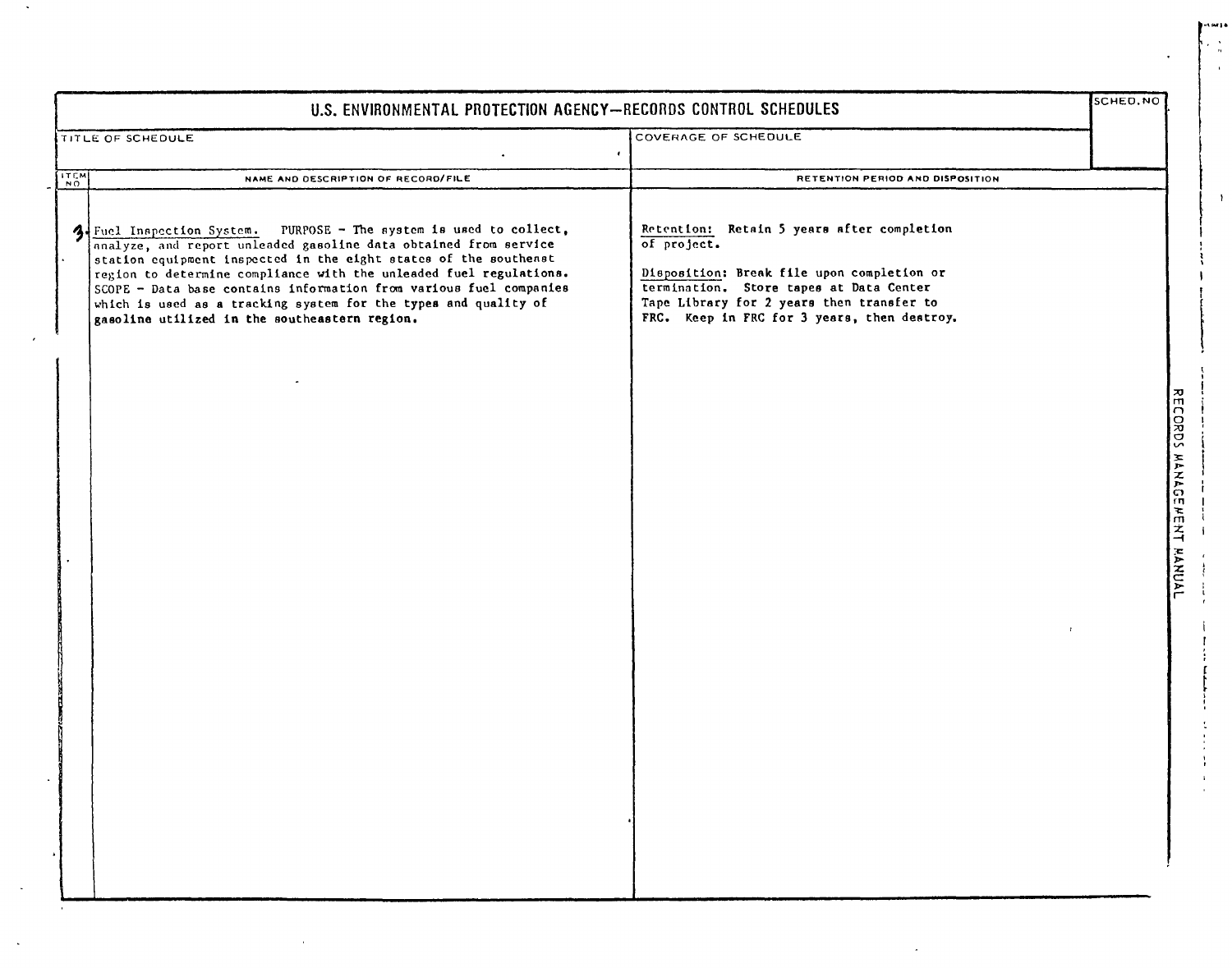| U.S. ENVIRONMENTAL PROTECTION AGENCY-RECORDS CONTROL SCHEDULES |                                                                                                                                                                                                                                                                                                                                                              |                                                                                                                                                                                                                                                                                    | SCHED NO |                                                                     |
|----------------------------------------------------------------|--------------------------------------------------------------------------------------------------------------------------------------------------------------------------------------------------------------------------------------------------------------------------------------------------------------------------------------------------------------|------------------------------------------------------------------------------------------------------------------------------------------------------------------------------------------------------------------------------------------------------------------------------------|----------|---------------------------------------------------------------------|
|                                                                | TITLE OF SCHEDULE                                                                                                                                                                                                                                                                                                                                            | COVERAGE OF SCHEDULE                                                                                                                                                                                                                                                               |          |                                                                     |
|                                                                | $\mathbf{r}$                                                                                                                                                                                                                                                                                                                                                 |                                                                                                                                                                                                                                                                                    |          |                                                                     |
| ITEM<br>Ч                                                      | NAME AND DESCRIPTION OF RECORD/FILE<br>National Air Surveillance Network. PURPOSE - The system is used<br>for long range trend monitoring and the planning and enforcement<br>of the - requirements of the Clean Air Act. SCOPE - It collects,<br>analyzes, and reports data obtained from approximately 33 air<br>monitoring samplers throughout Region IV. | RETENTION PERIOD AND DISPOSITION<br>Retention: Retain 5 years after completion<br>of project.<br>Disposition: Break file upon completion or<br>termination. Store tapes at Data Center<br>Tape Library for 2 years then transfer to<br>FRC. Keep in FRC for 3 years, then destroy. |          | $\frac{1}{2}$<br><b>CORDS</b><br><b>MANAGENENT</b><br><b>HANUAL</b> |

"I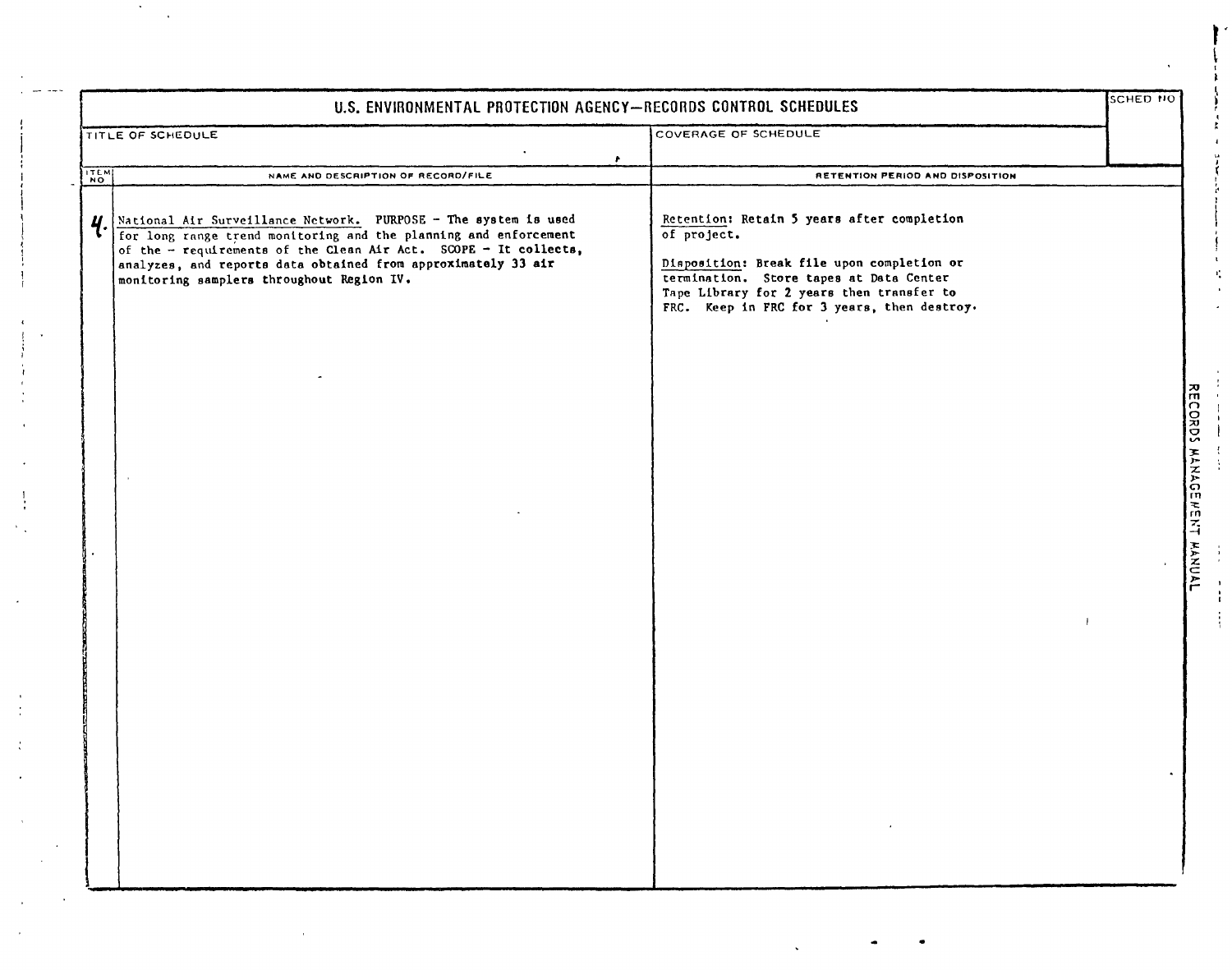|                    | U.S. ENVIRONMENTAL PROTECTION AGENCY-RECORDS CONTROL SCHEDULES                                                                                                                                                                                                                                                                                                                                                                          |                                                                                                                                                                                                                                                 |  |
|--------------------|-----------------------------------------------------------------------------------------------------------------------------------------------------------------------------------------------------------------------------------------------------------------------------------------------------------------------------------------------------------------------------------------------------------------------------------------|-------------------------------------------------------------------------------------------------------------------------------------------------------------------------------------------------------------------------------------------------|--|
|                    | TITLE OF SCHEDULE                                                                                                                                                                                                                                                                                                                                                                                                                       | COVERAGE OF SCHEDULE                                                                                                                                                                                                                            |  |
| $\frac{17.5M}{NQ}$ | NAME AND DESCRIPTION OF RECORD/FILE                                                                                                                                                                                                                                                                                                                                                                                                     | RETENTION PERIOD AND DISPOSITION                                                                                                                                                                                                                |  |
| 5                  | Pesticide Registration Tracking - PURPOSE - The system is used to<br>keep track of applications sent to companies for registration<br>purposes. SCOPE - The data base contains an inventory of pesticide<br>producers establishments that have applied to EPA for registration.<br>It also provides the status of each application. The system is used<br>to track registration kits issued by EPA and for planning future<br>mailings. | Retention: Retain 10 years after completion<br>of project.<br>Disposition: Break file upon completion or<br>termination. Store tapes at Data Center<br>Tape Library for 2 years then transfer to<br>FRC. Keep in FRC for 3 years, then destroy. |  |
|                    |                                                                                                                                                                                                                                                                                                                                                                                                                                         |                                                                                                                                                                                                                                                 |  |
|                    |                                                                                                                                                                                                                                                                                                                                                                                                                                         |                                                                                                                                                                                                                                                 |  |
|                    |                                                                                                                                                                                                                                                                                                                                                                                                                                         |                                                                                                                                                                                                                                                 |  |
|                    |                                                                                                                                                                                                                                                                                                                                                                                                                                         |                                                                                                                                                                                                                                                 |  |

 $\frac{1}{4}$ 

 $\mathfrak{t}$ 

 $\sum_{i=1}^{n}$ 

 $\mathcal{L}$ 

 $\mathcal{L}_{\rm{c}}$ 

 $\sim 10^{-10}$ 

 $\mathcal{A}^{(1)}$ 

 $\mathcal{L}(\mathcal{L}^{\mathcal{L}})$  and  $\mathcal{L}(\mathcal{L}^{\mathcal{L}})$  and  $\mathcal{L}(\mathcal{L}^{\mathcal{L}})$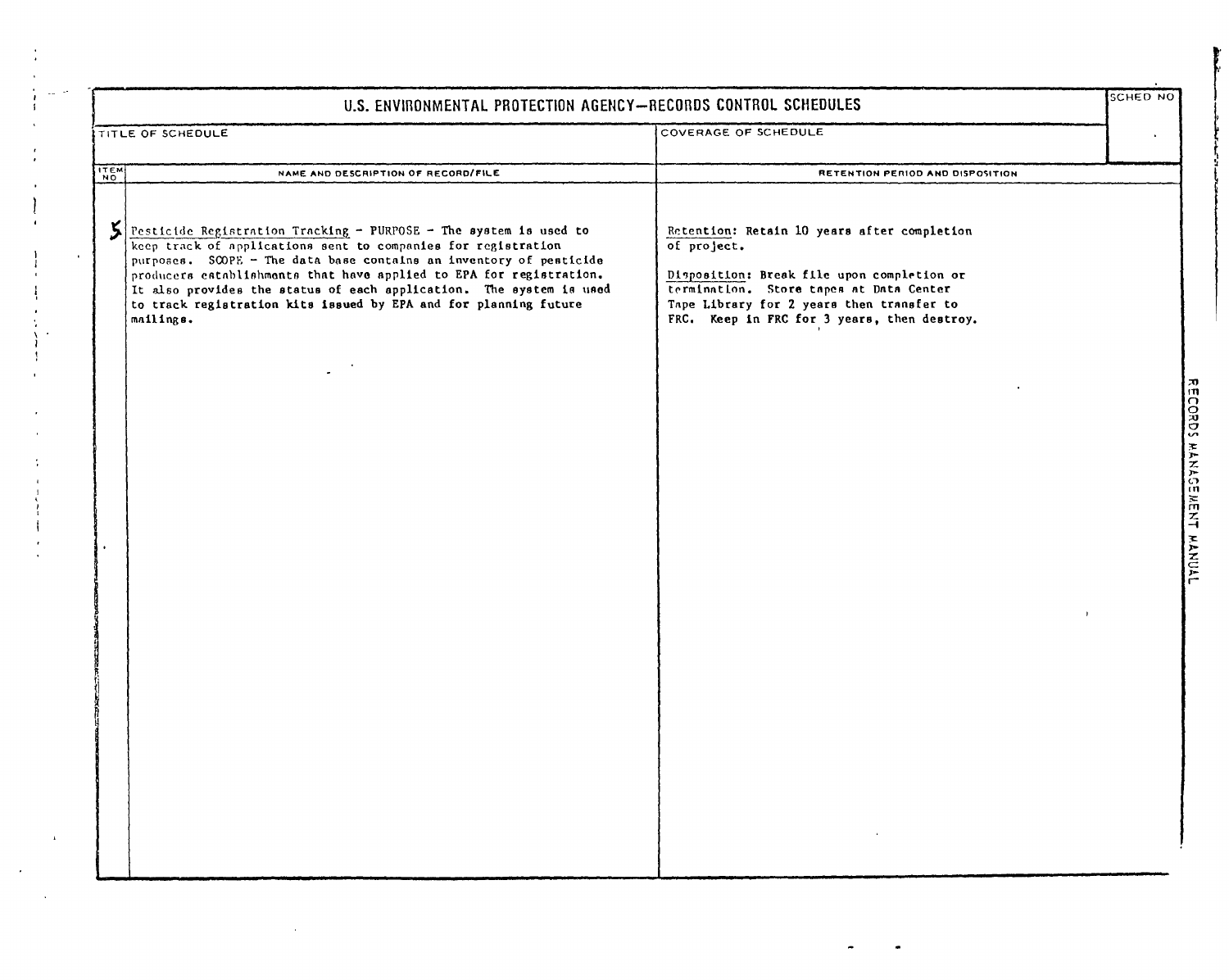|                 | U.S. ENVIRONMENTAL PROTECTION AGENCY-RECORDS CONTROL SCHEDULES                                                                                                                                                                                                                                                                                                                                                                |                                                                                                                                                                                                                                                | SCHED NO                 |
|-----------------|-------------------------------------------------------------------------------------------------------------------------------------------------------------------------------------------------------------------------------------------------------------------------------------------------------------------------------------------------------------------------------------------------------------------------------|------------------------------------------------------------------------------------------------------------------------------------------------------------------------------------------------------------------------------------------------|--------------------------|
|                 | TITLE OF SCHEDULE                                                                                                                                                                                                                                                                                                                                                                                                             | COVERAGE OF SCHEDULE                                                                                                                                                                                                                           |                          |
| $\frac{11}{10}$ | NAME AND DESCRIPTION OF RECORD/FILE                                                                                                                                                                                                                                                                                                                                                                                           | RETENTION PERIOD AND DISPOSITION                                                                                                                                                                                                               |                          |
| 6               | Solid Waste Management System. PURPOSE - The Solid Waste<br>Management System was developed to assist States in tracking<br>inspection data along with facility information. SCOPE - The<br>data base contains an inventory of existing solid waste dump<br>sites and information pertaining to periodic inspections and<br>specific criteria associated with each site. It is also used for<br>periodic inspection planning. | Retention: Retain 5 years after completion<br>of project.<br>Disposition: Break file upon completion or<br>termination. Store tapes at Data Center<br>Tape Library for 2 years then transfer to<br>FRC. Keep in FRC for 3 years, then destroy. |                          |
|                 |                                                                                                                                                                                                                                                                                                                                                                                                                               |                                                                                                                                                                                                                                                | RECORDS MANGEMENT MANUAL |

 $\sim$ 

 $\bar{t}$ 

 $\mathcal{V}^{\pm}$ 

 $\tilde{\star}$ 

 $\Delta \phi$ 

Ġ,

 $\sim T^2$